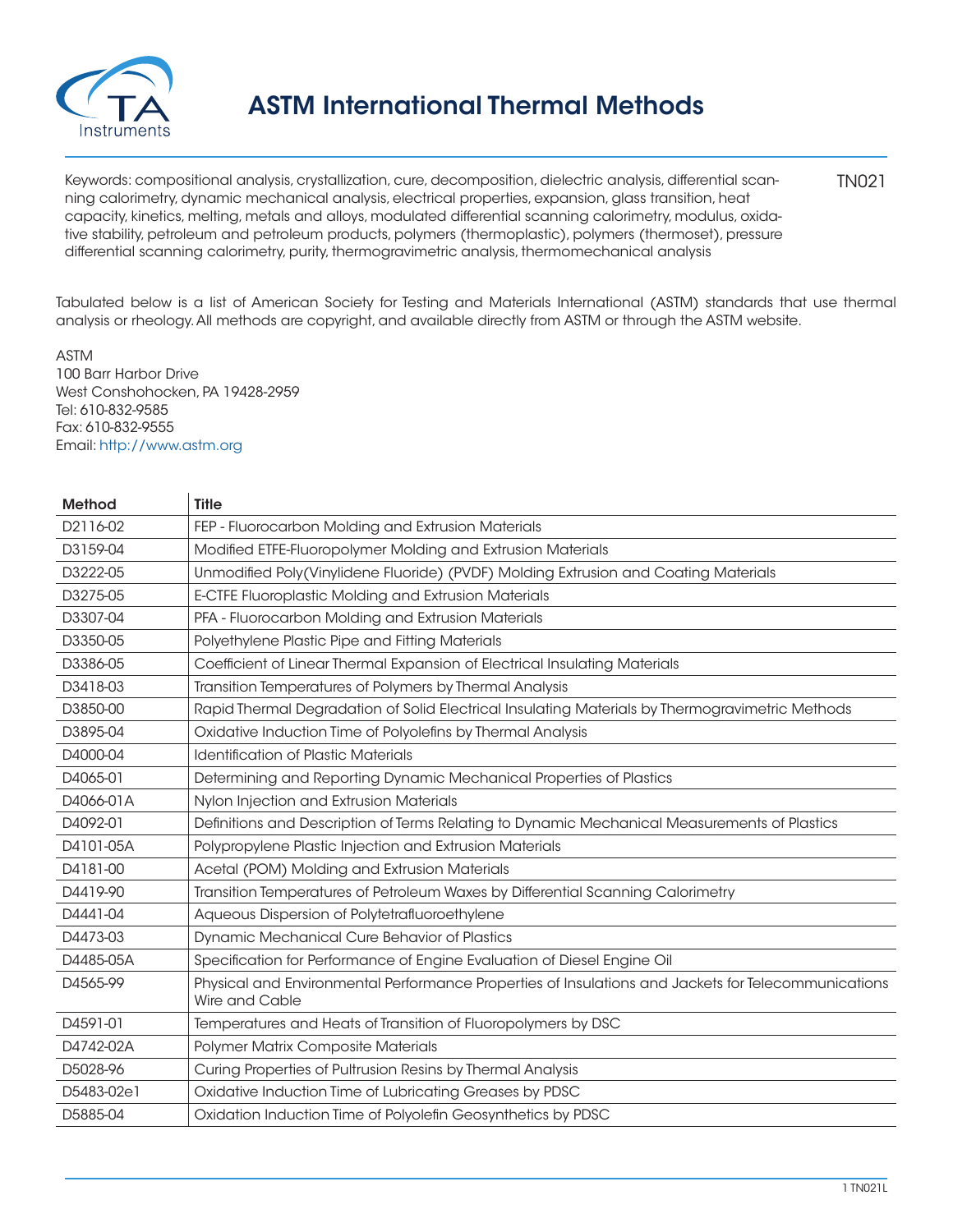| D5967-05   | Evaluation of Diesel Engine Oils in T-8 Diesel Engine                                             |
|------------|---------------------------------------------------------------------------------------------------|
| D6186-98   | Oxidation Induction Time of Lubricating Oils by PDSC                                              |
| D6370-99   | Rubber Compositional Analysis by TGA                                                              |
| D6375-99A  | Evaporation Loss of Lubricating Oils (NOACK) by TGA                                               |
| D6382-99   | DMA and TGA of Roofing and Waterproofing Membrane Materials                                       |
| D6483-04   | Evaluation of Diesel Engine Oils in T-9 Diesel Engine                                             |
| D6580-00   | Metallic Zinc Content in Both Zinc Dust Pigment and in Cured Films of Zinc-Rich Coatings (by DSC) |
| D6604-00   | Glass Transition Temperatures of Hydrocarbons by DSC                                              |
| D7156-05   | Evaluation of Diesel Engine Oils in T-11 Diesel Engine                                            |
| D7211-05   | Specification for PCTFE Machined Parts                                                            |
| E0473-04   | Terminology Relating to Thermal Analysis                                                          |
| E0487-04   | Constant Temperature Stability of Chemical Materials                                              |
| E0537-02   | Thermal Stability of Chemicals by DSC                                                             |
| E0698-05   | Arrhenius Kinetic Constants for Thermally Unstable Materials                                      |
| E0793-01   | Heats of Fusion and Crystallization by DSC                                                        |
| E0794-01   | Melting and Crystallization Temperatures by Thermal Analysis                                      |
| E0831-05   | Linear Thermal Expansion of Solid Materials by TMA                                                |
| E0928-03   | Purity by DSC                                                                                     |
| E0967-03   | Temperature Calibration of DSCs and DTAs                                                          |
| E0968-02   | <b>Heat Flow Calibration of DSCs</b>                                                              |
| E1131-03   | Compositional Analysis by TGA                                                                     |
| E1142-04   | Terminology Relating to Thermophysical Properties                                                 |
| E1231-01e1 | Hazard Potential Figures-of-Merit for Thermally Unstable Materials                                |
| E1269-05   | Specific Heat Capacity by DSC                                                                     |
| E1356-03   | Glass Transition Temperatures by DSC and DTA                                                      |
| E1363-03   | Temperature Calibration of TMAs                                                                   |
| E1545-00   | Glass Transition Temperatures by TMA                                                              |
| E1582-04   | Temperature Scale Calibration of TGAs                                                             |
| E1640-04   | Glass Transition Temperature by DMA                                                               |
| E1641-04   | Decomposition Kinetics by TGA                                                                     |
| E1782-03   | Vapor Pressure by DSC and DTA                                                                     |
| E1824-02   | Glass Transition Temperature by TMA in Tension                                                    |
| E1858-03   | Oxidative Induction Time of Hydrocarbons by DSC                                                   |
| E1860-02   | Time Base Calibration of Thermal Analyzers                                                        |
| E1867-01   | Temperature Calibration of DMAs                                                                   |
| E1868-04   | Loss-on-Drying by TGA                                                                             |
| E1877-00   | Thermal Endurance of Materials from TGA Decomposition Data                                        |
| E1952-01   | Thermal Conductivity and Diffusion by MDSC®                                                       |
| E1953-05   | Description of Thermal Analysis Apparatus                                                         |
| E1970-01   | Statistical Treatment of Thermal Analysis Data                                                    |
| E2008-04   | <b>Volatility Rate by TGA</b>                                                                     |
| E2009-02   | Oxidation Onset Temperature by DSC                                                                |
| E2038-99   | Temperature Calibration of DEAs                                                                   |
| E2039-04   | Dielectric Properties by DEA                                                                      |
| E2040-03   | <b>Mass Calibration of TGAs</b>                                                                   |
| E2041-03   | Borchardt and Daniels Kinetics by DSC                                                             |
| E2046-03   | Reaction Induction Time by DSC                                                                    |